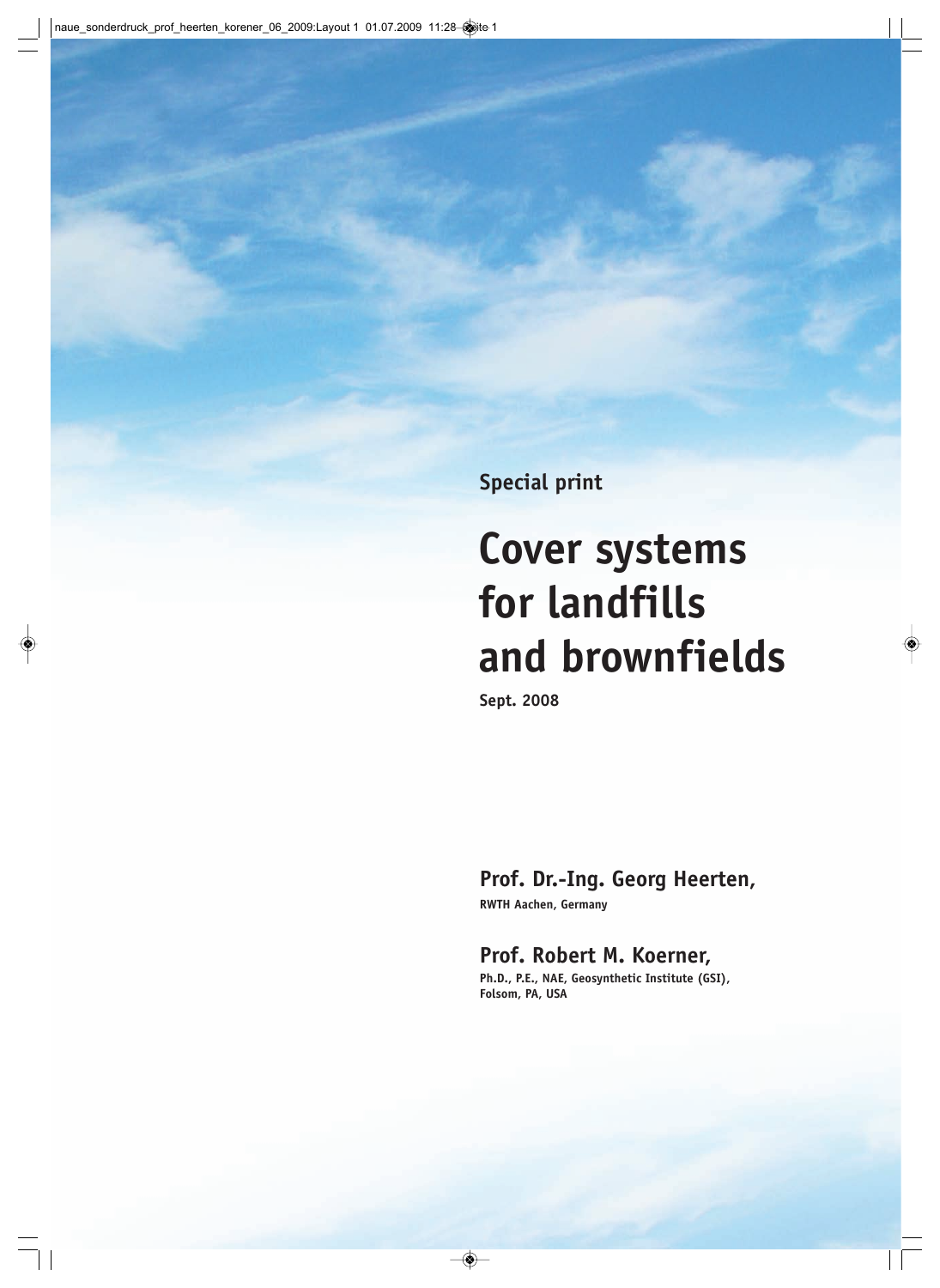DOI 10.2462/09670513.904

# <span id="page-1-0"></span>**Cover systems for landfills and brownfields**

Georg Heerten and Robert M. Koerner

#### Abstract

Some 25 to 30 years after Western nations, the emerging economies in Asia and South America, as well as the countries of the former Soviet Union now have to address the environmental problems of waste management, and to establish long-term safe landfills as a first step towards a waste management regime governed by recycling and waste-stream reduction. A cover system as part of the landfill design should permanently prevent the uncontrolled release of landfill gas (primarily methane gas  $(CH<sub>4</sub>)$ ) and pollutants, as well as the infiltration of precipitation water into the body of the landfill. Active degassing of municipal landfills takes on particular significance in the light of current climateprotection objectives, and can also provide energy by utilizing the captured gases. This paper describes current problems with classic compacted clay liners (CCLs) and their still unquestioned use in landfill legislation and landfill construction around the world. This paper focuses on dehydration/desiccation and deformation cracking when CCLs are used in landfill-capping applications. As alternative solutions, it is shown that modern capping design using geosynthetics such as certified geomembranes and certified geosynthetic clay liners (GCLs) are more than 'equivalent', and have proven to give better long-term, reliable solutions. The authors recommend the replacement of CCLs by certified geosynthetic components such as geomembranes and GCLs.

Key words: clay cracking, compacted clay liners, durability, field performance, final covers, landfills

#### **1. INTRODUCTION**

High population densities and a high degree of industrialization, in combination with lifestyles that have detrimental effects on the environment, for example in the US and in Germany, led comparatively early (about 30 years ago) to organized waste disposal at landfills designed with base and surface seals. Prior to this, of course, garbage was collected but mostly deposited unsorted in old sand or gravel pits, in stone quarries or on soil having minimal permeability – frequently in the vicinity of residential areas – without a base seal.

Modern landfills, both during their active operation and after closure, should be isolated by a combination of sealing systems and contamination barriers to restrict their adverse effects on the environment to an acceptable level. Surface sealing systems should permanently

Received June 2008; accepted September 2008

Authors

prevent the uncontrolled release of landfill gas (primarily methane gas  $(CH<sub>4</sub>)$  and pollutants, as well as the infiltration of precipitation water into the body of the landfill. Active degassing of municipal landfills takes on particular significance in the light of current climateprotection objectives. This is because the combustion of collected methane gas in internal combustion engines or simply by flaring it (i.e. open flame burn-off) contribute significantly to climate protection, as methane gas is about 20 times as detrimental as carbon dioxide  $(CO<sub>2</sub>)$ .

Currently, many societies and countries around the world are forced to pay the price of population explosion and industrialization, in the form of rapidly rising environmental stress. They too must now define comparable disposal paths for their industrial waste, household garbage and inert waste materials. With a delay of about 25 to 30 years, emerging economies in Asia and South America, as well as the countries of the former Soviet Union (which have comparable environmental problems) are going through this development without utilizing or conforming to the body of expertise that has

Prof. Dr.-Ing. Georg Heerten, RWTH Aachen, Germany Prof. Robert M. Koerner, Ph.D., P.E., NAE, Geosynthetic Institute (GSI), Folsom, PA, USA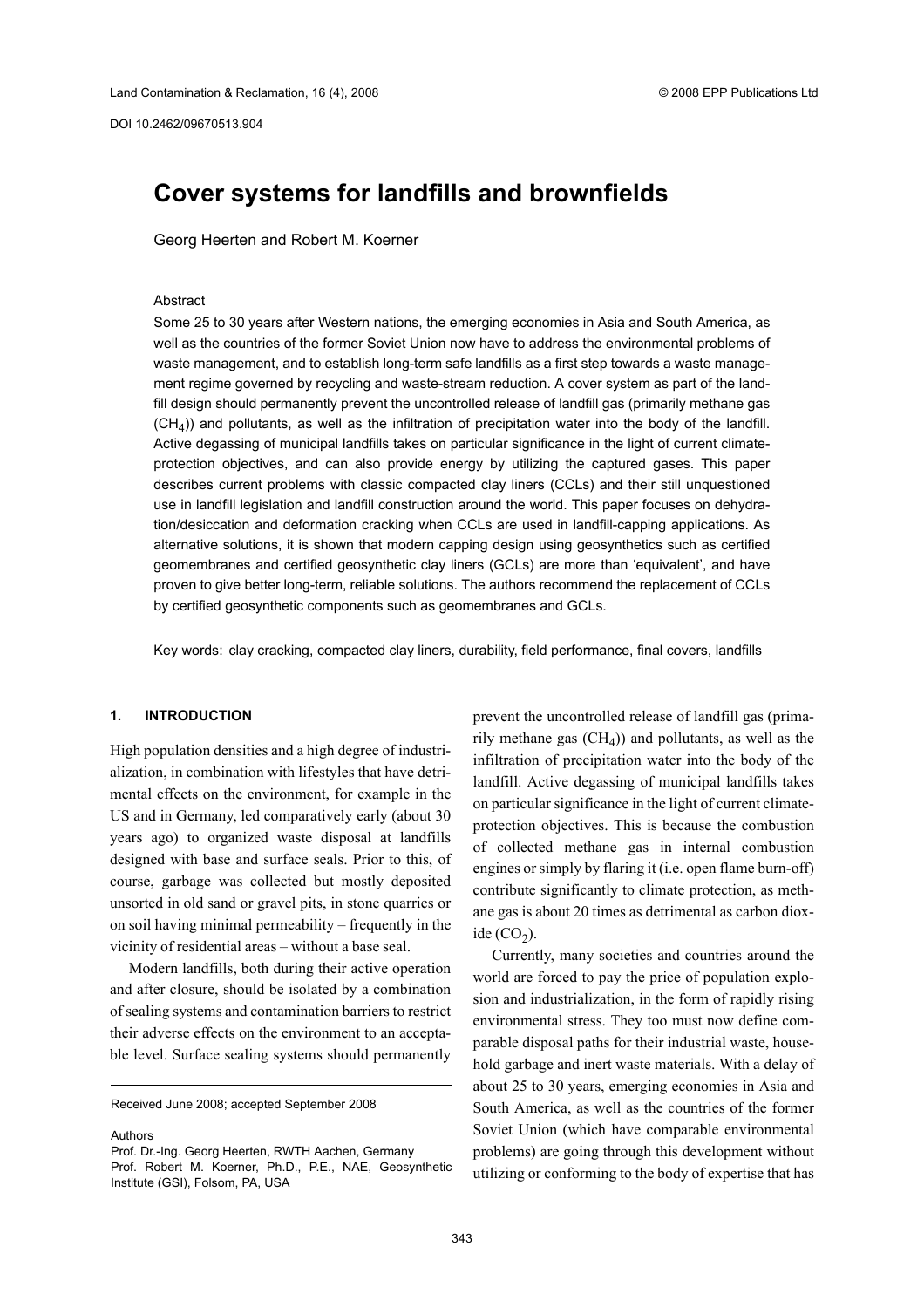

Figure 1. Large landfill in a residential area of a large Asian city in 2006

been gathered over the past 30 years in countries such as the US or Germany.

An example of this, in 2006, was the large landfill in a residential area of a major Asian city shown in Figure 1. This is an example of the serious detrimental effects on groundwater and the atmosphere that are produced by the absence of a base seal. Severe damage and contamination to air, land and water as a consequence of population growth and ongoing industrialization are the compelling reasons for developing and implementing appropriate environmental practices with correspondingly large economic overheads. The mind-set and general acceptance of active garbage collection and safe disposal is still to be cultivated in these societies. Even though, for example, the European Union has adopted environmental goals to prevent waste and recycle waste in tightly closed material streams so that landfilling can be made an obsolete concept, economic development politics should not forget that societies must make their way through all stages of development along the path from uncontrolled dumping to closed material streams. Thus, support in many of these emerging markets for waste logistics and orderly, secure landfill practices must have top priority as a first step toward more sophisticated, and much more expensive, environmentally prudent goals. In this phase, the objective is to bolster development in waste-disposal and landfill engineering by making available the expertise gained over decades in countries like the US and Germany. Even the now-recognized potential hazards associated with the long-term effectiveness of landfill

sealing systems must be made transparent in order to make the case for economically and ecologically superior solutions, thereby avoiding a repetition of negative experiences. As will be presented in more detail, this is particularly true of the unquestioned use of classic compacted clay liners (CCLs) as the sealing element in surface sealing systems.

## **2. A GLOBAL COMPARISON OF COVER SYSTEMS**

#### **2.1 Cover systems in current national legislation**

About 25 years ago, the first national guidelines, ordinances and regulations were introduced in the US and Germany for controlled (well-regulated) waste disposal in landfills. These introduced binding requirements for landfill base sealing and cover systems. The core elements of the sealing systems were mineral components, clay as the classic sealing layer, and gravel or sand as the seepage water and gas drainage layers. When, in 1999, the Geosynthetic Research Institute (GRI) carried out the first worldwide survey of landfill liner and cover systems,<sup>13</sup> 37 countries or federal states had already established regulations for landfill sealing systems. The requirements were often different for hazardous waste landfills, municipal landfills and construction material dumps. All of these guidelines and regulations were basically 'carbon copies' of then-progressive pioneering efforts, and concentrated on mineral solutions for their sealing systems, employing clay, gravel or sand layers for the aforemen-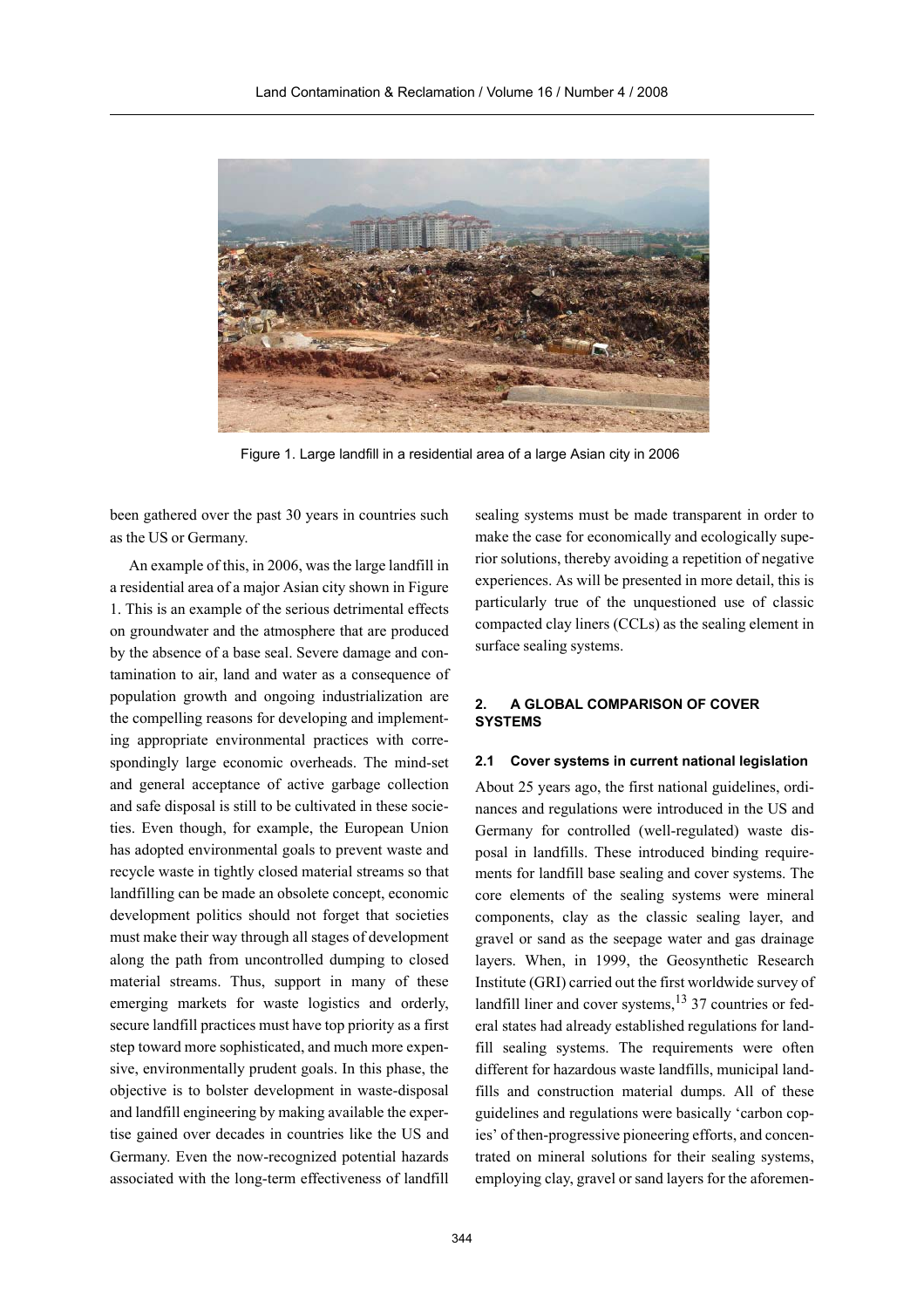tioned tasks, sometimes with variations in permeability requirements or layer thicknesses.

Almost ten years later, in 2007, in a second worldwide survey of landfill base and surface sealing systems,  $16$  the number of nations with landfill regulations covered by the study had grown to 52 countries – an increase of about 40%. The USEPA, followed by most countries, had three unrestricted components which were found to be predominant as sealing system elements:

- the CCL;
- the geomembrane; and
- the sand drainage layer.

Thus, the initial guidelines gained wider acceptance. Combination seals of CCLs and geomembranes (HDPE) were required, particularly at the landfill base for hazardous waste and municipal waste landfills, but also as landfill covers for hazardous-waste landfills. In 23% of the regulations reviewed there was no prescribed method of sealing a landfill's surface; in 65% of the regulations, a classic compacted clay liner was perceived as sufficient; and in only 8% of the regulations was a composite liner system required to be made from CCL and HDPE geomembranes. Thus, 73% of the regulations state that a classic clay liner for the landfill surface should be provided, i.e. three out of four landfills should have a classic clay liner. Even in separate reviews of individual US states, which must at least conform to EPA requirements for sealing systems, the current situation is that they all more-or-less exclusively rely on the long-term effectiveness of a classic clay or fine-grained sealing layer for the final surface seal on municipal landfills. From the standpoint of the authors and many expert colleagues, this is a surprising situation – particularly in view of the further points made below. This situation calls for global, rigorous corrective action.

#### **2.2 Surface seals in practical implementation**

Due to the uncritical transfer of mineral capping solutions from the regulations in one country to those in others, as well as in the super-ordinate stipulations of the USEPA, alternative system components or sealing systems are not even mentioned or, at best, only implied by statements that 'equivalent' systems or system components, may also be used. This is not the case

for the landfill regulations of individual US states, which must first comply with the super-ordinate regulations of the USEPA but go beyond these basic rules by expressly specifying geomembranes and geosynthetic clay liners (GCL), as well as geodrains or other geosynthetic drain structures for the design of landfill base and cover systems. This situation in US states, seemingly decoupled from the rest of the world, is justified by virtue of documented economic, ecological and functional advantages. For example, it has been explicitly documented for seepage water control systems implemented in the US, that a composite liner system of geomembrane and geosynthetic clay liner exhibits far less seepage water volume than do other system structures under otherwise comparable conditions. Beyond this situation in the US, international practice for landfill construction is to plan and execute such 'equivalent' solutions, for the most part as standard solutions prescribed by governmental agencies. Aside from the standard practice of using a geomembrane over composite liner systems (almost exclusively HDPE – currently about 150 million  $m^2$ /year), there are currently about 40 million  $m^2$  of geosynthetic clay liners and about 75 million  $m<sup>2</sup>$  of geodrain systems being incorporated into landfill sealing systems around the world each year. Thus, practical execution differs quite markedly from governmental minimum requirements, with the result that geosynthetics now very clearly characterize actual engineering practices for the sealing systems of hundreds of landfills around the globe.

Whereas these standard systems and their mineral components, as envisioned by governmental agencies, are simply presupposed and expected to have longterm effectiveness without any further evidence; the so-called 'equivalent' geosynthetic system components are typically subjected to comprehensive testing to prove their long-term effectiveness – from today's perspective a totally inequitable treatment of alternative sealing systems. After over 30 years of unjustified faith in the long-term effectiveness of classic clay sealing systems, there is still no proof concept for this material, as there has long been in the case of geosynthetics.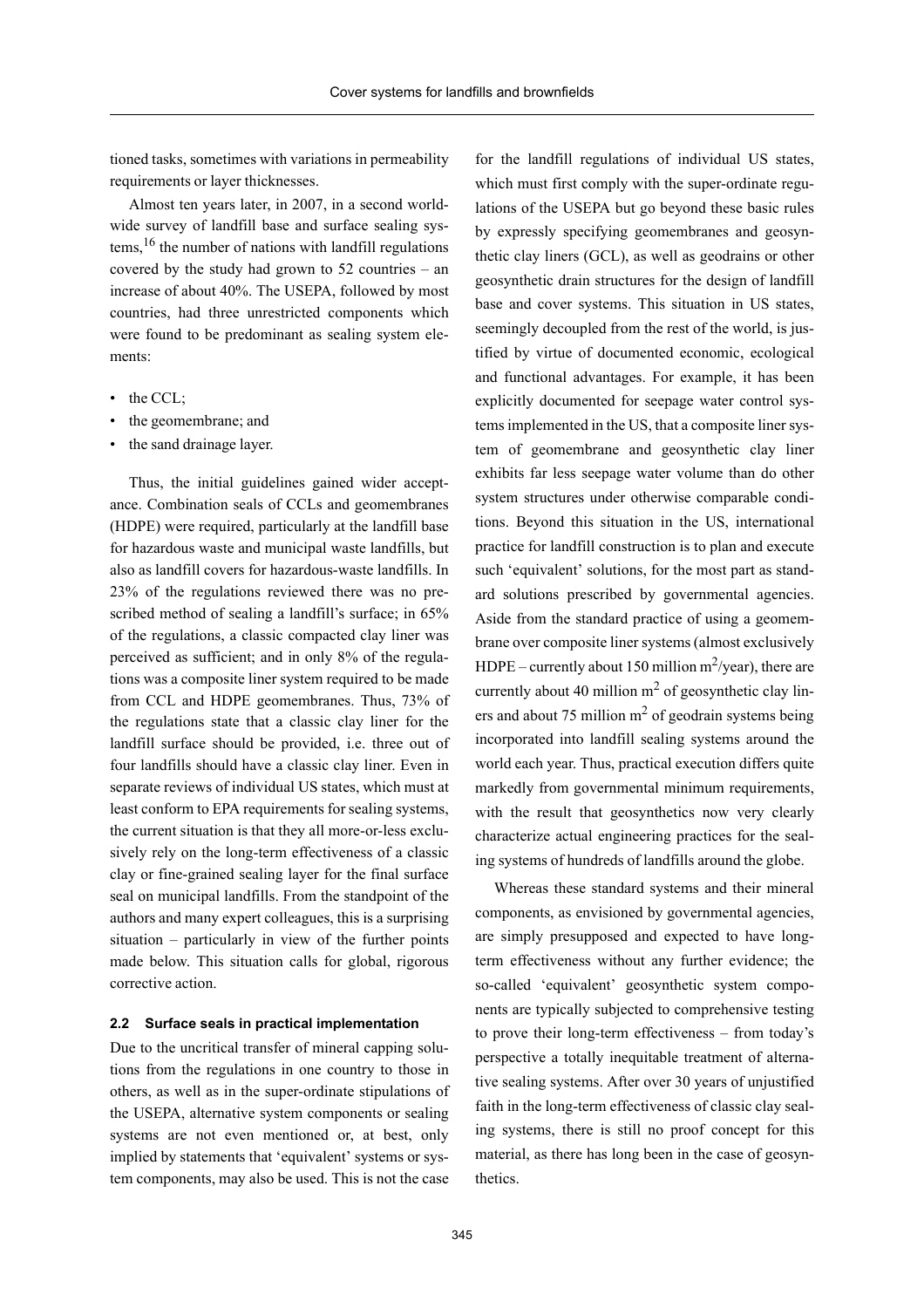#### **3. COMMENTARY ON THE LONG-TERM EFFECTIVENESS OF CCLS IN SURFACE SEALING SYSTEMS**

#### **3.1 General**

CCLs have long been used as hydraulic barriers or seals in canals, dams, retaining basins and other structures in direct contact with water. Extensive geoengineering and geological literature is available on classic clay liners. Therefore it is only natural that one would consider using a CCL as a seal beneath a body of waste where seepage water is to be trapped. In the opinion of the authors, this is entirely justifiable for landfill sealings when a fine-grained soil is economically available; when the clay layer can maintain the stability of its water content over the long term without problems; and when it is installed on a solid foundation of subsoil where settlement is minimal or non-existent. However, the use of a classic clay liner over a body of waste (i.e. in the cover or surface seal of a landfill) is a major challenge in view of the long-term sealing effect for critical water-content parameters of the clay liner, and the uneven settlement and subsidence associated with the body of waste.

Thus, the text which follows will deal with questions arising from current realities in Germany and the US with respect to whether or not a classic clay liner used as a landfill surface seal is at all able to fulfil its assigned function over the long term.

#### **3.2 Increased permeability due to dehydration**

#### *3.2.1 Experience in Germany*

Investigations of sealing systems with lysimeters, test fields and excavations have reported repeatedly on the danger to, or loss of, the sealing effect of mineral sealings<sup>6,7,8,9</sup> which renders questionable the original concept for standard sealings, designed as a composite liner system. The standard system is based on the assumption that, as a convection barrier, the geomembrane is characterized by limited long-term effectiveness, and that, subsequently, the 50-cm-thick clay liner will take over the sealing effect on a permanent basis. This technical solution has been discarded, since it has become known that the clay liner can lose its sealing effect within only a few years of dehydration, and thus is not a truly long-term solution.

A sealing system in which a geomembrane is necessary to protect another sealing element (e.g. as a barrier to roots and as a safeguard against dehydration of the mineral clay sealing layer) cannot be perceived as a composite liner system because, in this case, the two sealing components are not independent of one another, but rather complement one another in order to accomplish the sealing effect.<sup>11</sup>

Since the standard system has long been a 'legally fixed constant', there are no specific investigative techniques available to evaluate the long-term effectiveness of composite liner systems in surface sealing systems. With the information currently available, it therefore follows that the standard sealing (as it stands in current administrative regulations) should be eliminated when formulating new integrated landfill regulations, as is currently the case in Germany. Existing proof concepts have been demonstrated at Georgswerder in Germany and Sigmundskron/Bozen in Austria;<sup>4</sup> for example, an accompanying long-term test-field/lysimeter investigation of the mineral components in a composite liner system without the protective effect of an overlying geomembrane, in order to provide the multi-year monitoring data that would produce firm conclusions about the long-term effectiveness of the mineral sealing components. Although carried out at comparatively high temperatures in the waste body of a mono-landfill, five years of monitoring the test-fields of moderately plastic clay at the Sigmundskron/Bozen landfill, both with and without a protective geomembrane, revealed dehydration damage, with crack formation in the moderately plastic clay layer. Cracks in the test-fields without a geomembrane had reached a semi-permanent state, with the shrinkage cracks within the layer having widths of up to  $4.5$  mm.<sup>4</sup> Concomitant to this there was a seven-year monitoring programme of mixed-grain mineral sealings that revealed no comparable degradation. However, extrapolation options for the corresponding results in mineral-system components still need to be developed in order to draw conclusions about the long-term effectiveness of these methods.

On the subject of 'Anforderungen an Deponie-Oberflächenabdichtungssysteme' [demands made on landfill surface sealing systems], participants in a status workshop arranged by Working Group 6.1. 'Geotechnik der Deponiebauwerke' [geotechnics in landfill structures] of the Deutsche Gesellschaft für Geotechnik (DGGT) [German Geotechnical Society] and the Höxter department for waste management and landfill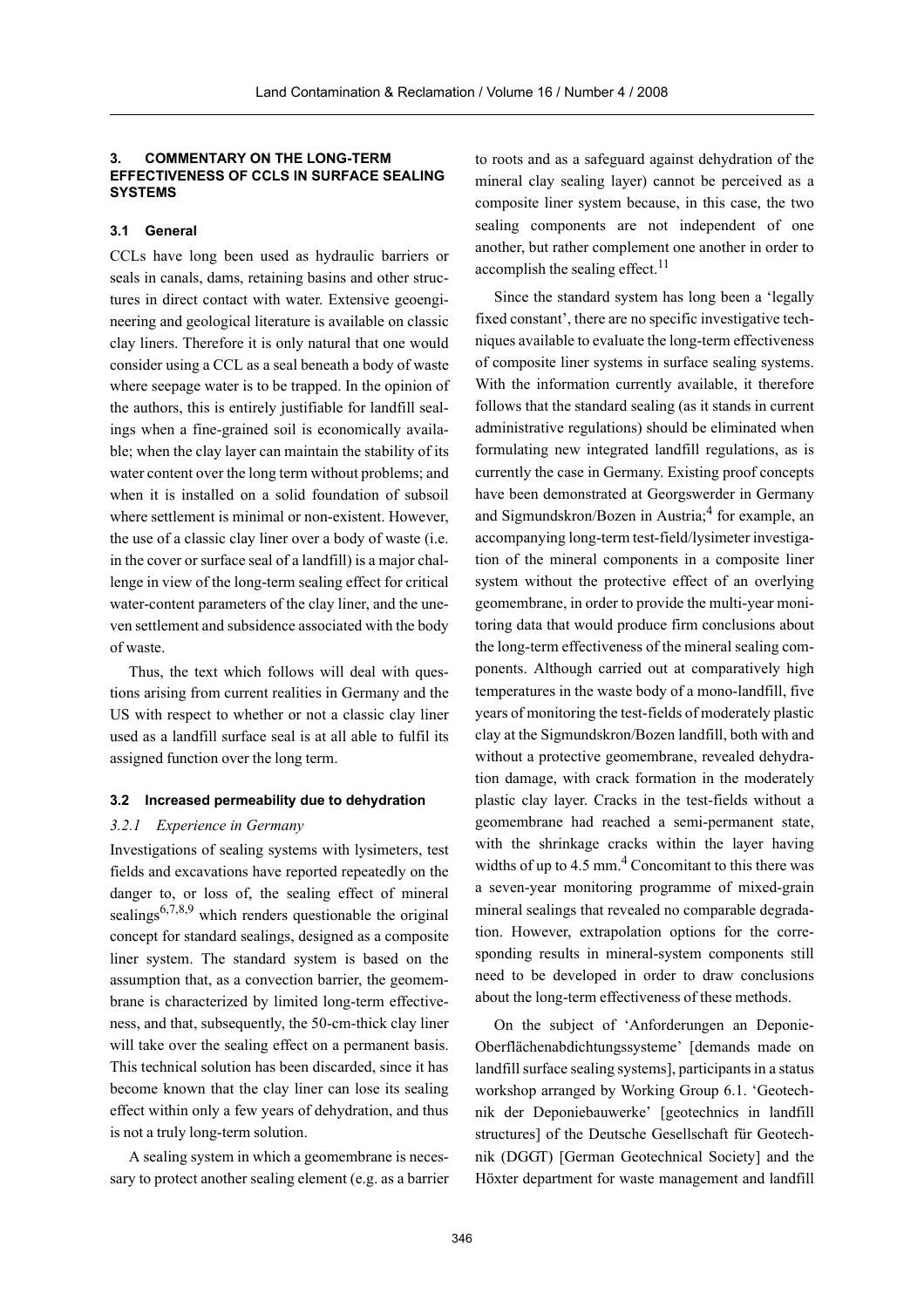engineering at the Lippe and Höxter Polytechnic University, came to the following conclusions in December 2006<sup>21</sup>

The standard sealing system for Class I landfills in Germany (building-rubble landfills) is a surface sealing system with only a classic, mineral clay sealing component. Scientific investigations and experience over recent decades have shown that the effectiveness of this clay-mineral sealing layer can be endangered by the following:

• Rising capillary water, convective water vapour transport and root penetration can lead to dehydration of the mineral sealing, with the potential for the formation of irreversible desiccation cracking, which would make the sealing ineffective over the long term.

It should be noted that, to date, no design rules for surface sealing systems exist that are proven to eliminate desiccation cracking in a clay-mineral sealing, or which describe how a respective system structure for sealing systems could be conceptualized to prevent the occurrence of unacceptable water-content fluctuations.

According to the original concept underlying German landfill regulations for composite liner systems, the mineral sealing component's initial function in the composite is to limit water penetration of any small imperfections in the geomembrane. Over the long term (a period  $\geq$  100 years), the mineral sealing component should provide the permanent sealing function. However, along with the failure of the geomembrane, the root barrier function is also lost, thus the mineral component might then be exposed to the same influences as a single mineral sealing layer in the standard system for Class I landfills.<sup>11</sup>

While the mineral sealing components are shielded against water intrusion by a functional geomembrane, there is also a risk of water extraction as a result of temperature-induced water migration. For primarily downward-oriented temperature gradients (i.e. where sealing components at the landfill's surface are warmer than the landfill's body) medium- to long-term dry-cracks can occur.

Henken-Mellies $^{11}$  come to the conclusion that composite liner systems, as they have been specified in Germany's standard sealing system, are not suitable for preventing water from seeping into the landfill's body over the long term, i.e. not significantly longer than the functional lifespan of the geomembrane. This is because the mineral components, in the form of a mineral clay sealing layer with a high percentage of finegrained material, become susceptible to shrinkage cracks and dehydration.

This critical evaluation of the 'standard sealing system' for landfills of Class II and III (municipal waste and hazardous waste landfills) was thoroughly endorsed by the participants of the status workshop.

Thus, the geomembrane becomes the decisive element for long-term effectiveness. A composite liner system made of geomembrane and classic clay sealing renders the classic clay sealing superfluous.

#### *3.2.2 Experience in the US*

There are also reports from the US of clay seal failure scenarios as a result of changes in water content. It has been determined that, even in regions with a cool/humid climate, critical dehydration of CCLs can take place in the summer months, and that frost can also have a damaging effect.

Over the past 15 to 20 years, there have been various studies to research the performance of CCLs in landfill surface sealings. These studies employed various sizes of lysimeter beneath the CCLs, in order to collect and measure the seepage water penetrating the CCL. It should be noted that the generally accepted maximum permeability coefficient of the CCL is  $k < 1 \times 10^{-7}$ cm/s, and that the corresponding conversion to 32 mm/year of seepage is important for the use and evaluation of field lysimeters. Albright *et al*. 1 provide a good overview of the investigations performed in three different climatic environments in the United States: cold/humid, warm/humid and semi-arid. It has been reported that the CCL only functions acceptably in the two semi-arid locations, with a seepage rate of less than 32 mm/year. This may be due to the initially minimal precipitation rates of only 140 to 300 mm at the semiarid locations. In all other regions the seepage rate for the CCL was greater than 32 mm/year, and in some cases it was substantially greater. In some cases, samples were taken and the actual permeability coefficient was assessed in the laboratory, revealing increases as high as four orders of magnitude. A separate study carried out by the Maine Department of Environmental Protection found similar values when using an on-site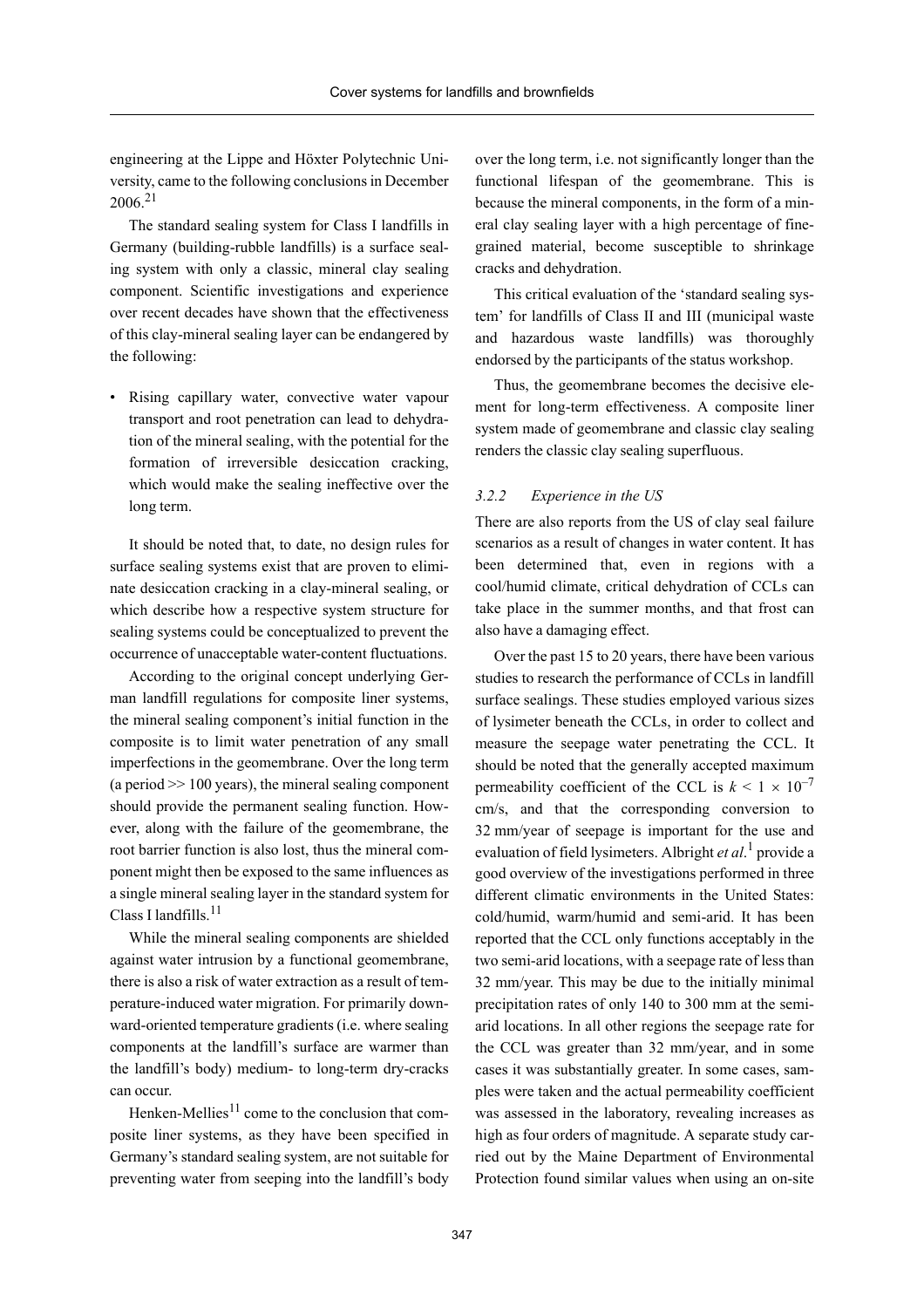test method for measuring the actual permeability of the CCL in the field.

In the same study, Albright *et al*.<sup>1</sup> evaluated the performance of three CCLs in landfill surface sealings. This study concentrated entirely on changes to the permeability coefficient, by means of laboratory permeability tests, made on samples taken that had been buried for four years. Here too, the permeability coefficients had increased substantially, with values of  $k = 3.6 \times$  $10^{-5}$  cm/s,  $1.3 \times 10^{-5}$  cm/s and  $3.9 \times 10^{-6}$  cm/s, whereas the required value is  $k < 1.0 \times 10^{-7}$  cm/s.

The most recent example is reported by Albright *et al*. 2 in the case of a CCL in a final surface sealing in southern Georgia. Following a four-year service period, the permeability coefficient had risen from about  $1 \times 10^{-7}$  to  $1 \times 10^{-4}$  cm/s.

There are a number of reports from the United States, with many examples, in which a clay sealing layer initially met requirements  $(k < 1 \times 10^{-7}$  cm/s), but after only a few years of service exhibited significantly increased water permeability rates as a result of dehydration processes and accompanying crack formation – with measured permeability coefficients reaching  $10^{-4}$ to  $10^{-5}$  cm/s  $(10^{-6}$  to  $10^{-7}$  m/s).

This establishes that, independently of differences in the overall design of sealing systems, surface sealing systems with classic clay liners and superimposed drainage layer and re-cultivation layers of up to 1.5 m thickness are insufficient to prevent substantial increases in the clay liner's permeability to *k* values of  $10^{-4}/10^{-5}$  cm/s or  $10^{-6}/10^{-7}$  m/s.

A geomembrane integrated as a second sealing element and component of a composite liner system can delay this development, above all by providing longterm active protection from root penetration. However, the long-term effectiveness of the composite liner system is only ensured by the geomembrane. Thus, a classic clay liner according to current concepts of landfill surface sealing systems as described here, is entirely superfluous, because it only provides permanent effectiveness in conjunction with a geomembrane which already provides this protection. The selection and installation of the geomembrane is therefore of decisive significance for the permanent effectiveness of the sealing system.

Should the regulatory authorities and landfill operators wish to continue to employ classic clay liners in surface sealing systems, there is an urgent need to develop a proof strategy from which suitable system structures and material choices can be derived for permanently effective clay liners. A requirement calling for lysimeter fields (that would be operated for a minimum period of ten years) as a mandatory constituent of surface sealings that contain classic clay liner components, could provide the basis for rapid dissemination of data about clay-liner dehydration security or endangerment. Despite this measure, however, the second major potential for endangering the permanent effectiveness of classic clay liners, namely forced deformation caused by irregular settlement and subsidence of the body of the landfill, would still have to be monitored separately.

#### **4. RISKS TO SEALING EFFECTIVENESS CAUSED BY IRREGULAR SETTLEMENT AND SUBSIDENCE**

#### **4.1 General**

Mineral sealing layers are particularly sensitive to various types of settlement and subsidence in the body of a landfill. The forced deformation in the surface sealing system, combined with surface seal crack-formation and dehydration, can lead to increased system permeability beyond tolerable limits.

Even while the landfill is still in operation, the regular measurement of landfill body settlement can provide a basis for the prognosis of residual deformation, which can be anticipated when temporary or final surface sealings are applied. This permits an estimate of the stress magnitudes, which are to be borne by the projected sealing elements. A proof is recommended as the criterion for clay liner compatibility, such as that proposed by GDA Recommendation E2-13,<sup>5</sup> which evaluates the anticipated deformation of the mineral sealing system's surfaces (top or bottom of layer) against its elongation at break value for the sealing material to be used. Witt<sup>23</sup> has proposed that in the future the sealing material's water permeability should be determined directly on laboratory samples with an axial elongation of  $\varepsilon$  = 2‰. This proposal not only confirms an existing deficiency in the assessment strategy for the permanent sealing effectiveness of classic clay liners as a component in landfill surface sealing systems, but is also an important indication of the very strict limitation on clay liner deformation at  $\varepsilon = 2\% (0.2\%)$ . This value must be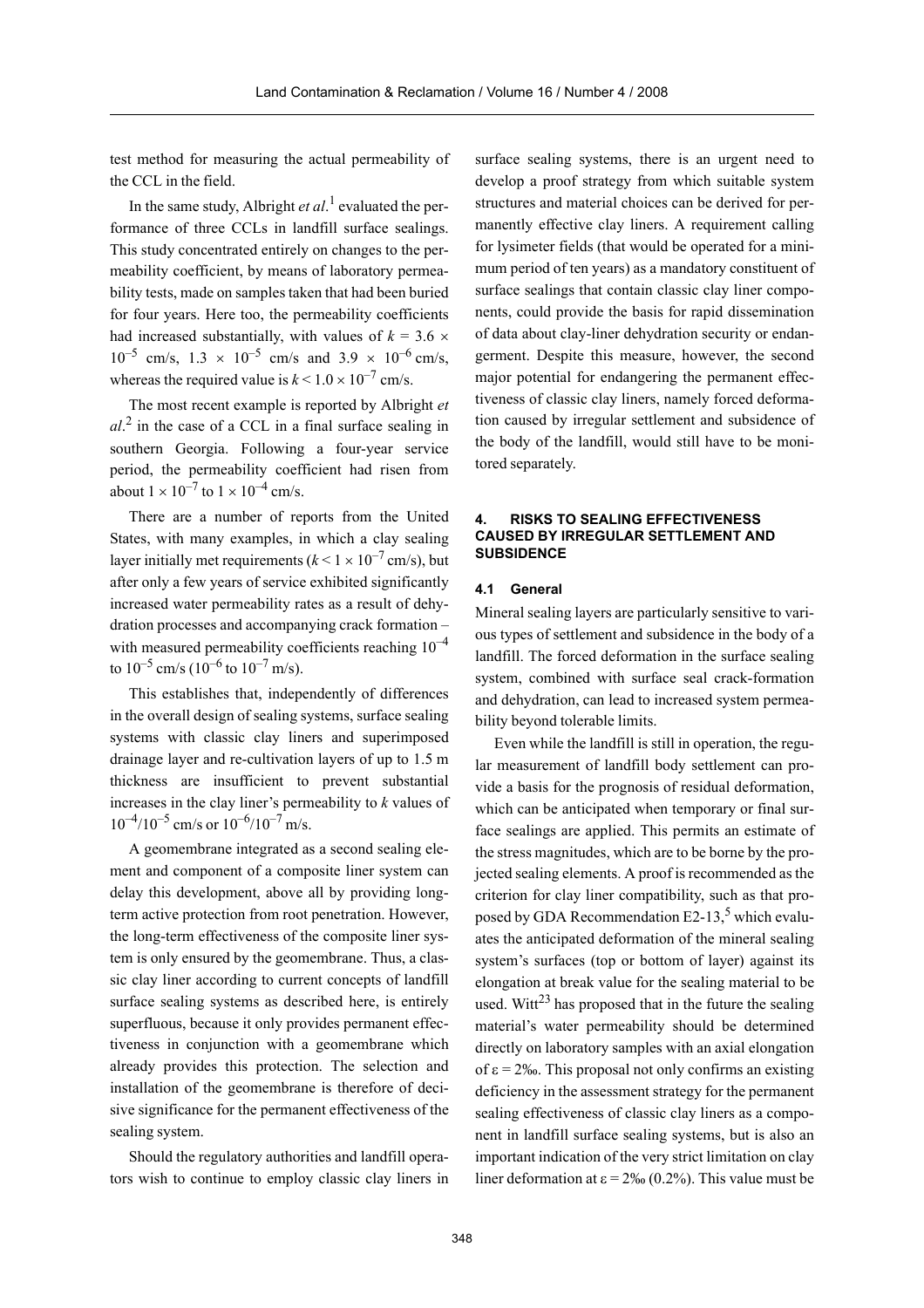| Type or source of soil | $w * (\%)$ | $P.I. ** (%)$ | $\varepsilon_f$ *** (%) |
|------------------------|------------|---------------|-------------------------|
| Clayey soil            | 19.9       |               | 0.80                    |
| Illite                 | 31.4       | 34            | 0.84                    |
| Kaolinite              | 37.6       | 38            | 0.16                    |
| Anonymous Dam          | 16.3       | 8             | 0.14                    |
| Rector Creek Dam       | 19.8       | 16            | 0.10                    |
| Woodcrest Dam          | 10.2       | n/n           | 0.18                    |
| Wheel Oil Dam          | 11.2       | n/p           | 0.07                    |
| Willard Embankment     | 16.4       | 11            | 0.20                    |
|                        |            |               |                         |

#### **Table 1. Data on tensile strain at failure for compacted clay17**

Water content

\*\* Plasticity index

Tensile elongation at failure

observed, particularly for all landfill surface sealings over municipal waste and the long periods of largescale settlement and the resulting surface deformation.

# **4.2 The compatibility of landfill deformation with tolerable elongation of classic clay liners**

Even though settlement in a waste body comprising municipal waste may be as great as 30% of its initial depth (depending on the waste's composition, the manner in which the waste is deposited, the fill depth, the water situation and the age of the deposits), several examples are available in the literature which establish the critical deformation limits of classic clay liners with respect to their permanent sealing effectiveness. The problem is less associated with the overall even settlement of the waste body than it is with local, closely limited differences in settlement and subsidence.

In the US, there are many documented, proven cases of critical differential settlement and subsidence of landfills that exhibit acceptable limits – among others, landfills in New Jersey, Pennsylvania, Florida and Ohio (Koerner 2003). Current measurements at the landfill in New Jersey have revealed that there is differential settlement and subsidence at the surface. The 25 hectare (61.78-acre) landfill was in operation from 1966 to 1981. It was filled with municipal waste, plant waste, commercial waste and small amounts of dry, treated sewage-sludge. Probably this material was used to fill an old quarry with an unknown depth of waste – a typical old landfill without a base seal, like many others of its kind that can be found around the world and which, in some cases, unfortunately, are still in operation today.

Ave.  $= 0.31%$ 

A surface sealing system with the following components was completed in 1990:

- 150 mm of topsoil:
- 450 mm cover soil;
- 300 mm sand drainage layer;
- 300 mm compacted clay liner;
- 300 mm cover soil;
- about 450 mm levelling layer;
- waste body.

Seven years after installing the surface sealing, and 16 years after dumping ceased, the landfill's surface appearance was characterized by seven different settlements and subsidence areas. The valleys and craters were measured individually. The approximation equations specified by Koerner<sup>15</sup> were used to calculate the deformation relevant to the clay sealing layer. The deformation profiles and maximum elongation values for the surface seal are illustrated in Figure 2. The calculated deformation in the sealing system varies from 1.8 to 27.4%, and thus lies magnitudes beyond the permissible elongation, at break values published in the literature for individual soils and clays and for dam construction<sup>17</sup> (Table 1).

In the vicinity of the measured and calculated deformation, it can certainly be assumed that the installed 300-mm-thick compacted clay liner has widely lost its sealing effectiveness due to the deformation cracks, perhaps aggravated further by dehydration. Frequently a seal failure is also indicated by visible disturbances in plant growth (Figure 3).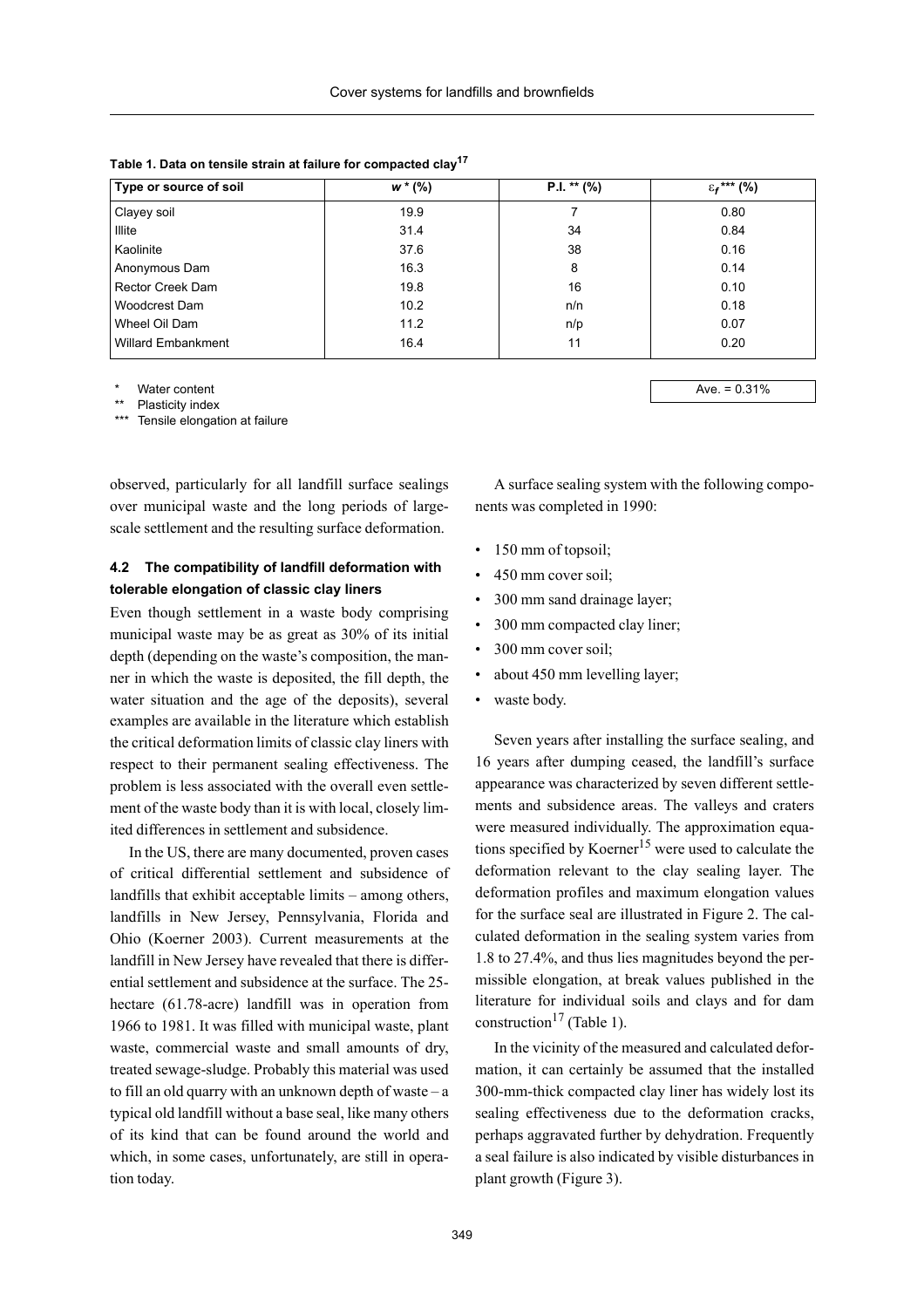| Location                | <b>Description</b> | <b>Approx. Dimensions (ft)</b>                | Max. Strain<br>$(^{0}/_{0})$ |
|-------------------------|--------------------|-----------------------------------------------|------------------------------|
| $\mathbf{1}$            | Road subsidence    | 20<br>30<br>丼<br>6                            | 5.8                          |
| $\mathbf 2$             | Major crater       | $12_{-}$                                      | 24.2                         |
| $\mathbf{3}$            | 100-ft-long valley | 20<br>30<br>8                                 | 10.3                         |
| $\overline{\mathbf{4}}$ | Large crater       | 30<br>30<br>5                                 | 1.8                          |
| 5                       | 350-ft-long valley | 90<br>10 <sub>L</sub><br>⋗<br>$\frac{1}{2}$ 5 | 15.9                         |
| 6                       | Three craters      | 10<br>20                                      | 15.9                         |
|                         |                    |                                               | 27.4                         |
|                         |                    | 30<br>10                                      | 10.3                         |
| $\overline{\mathbf{7}}$ | Four craters       |                                               | 4.6                          |
|                         |                    |                                               | 22.5                         |
|                         |                    |                                               | 7.3                          |
|                         |                    |                                               | 20.5                         |

Figure 2. Contours of local settlement and subsidence in a New Jersey landfill, with the calculated maximum elongations in the surface seal system

The situation described here is unfortunately typical of many old landfills predominantly filled with untreated residential waste: i.e. with no base seal at all, and only a classic compacted clay liner or just a soil cover over the landfill's surface. These practices are still current in the emerging economies.

Lehners<sup>18</sup> describes the necessary long-term strategy to derive prognosis values for residual settling from settlement measurements taken during a landfill's utilization. These values can then be used to design an intermediate cover layer and/or final surface sealing for a landfill.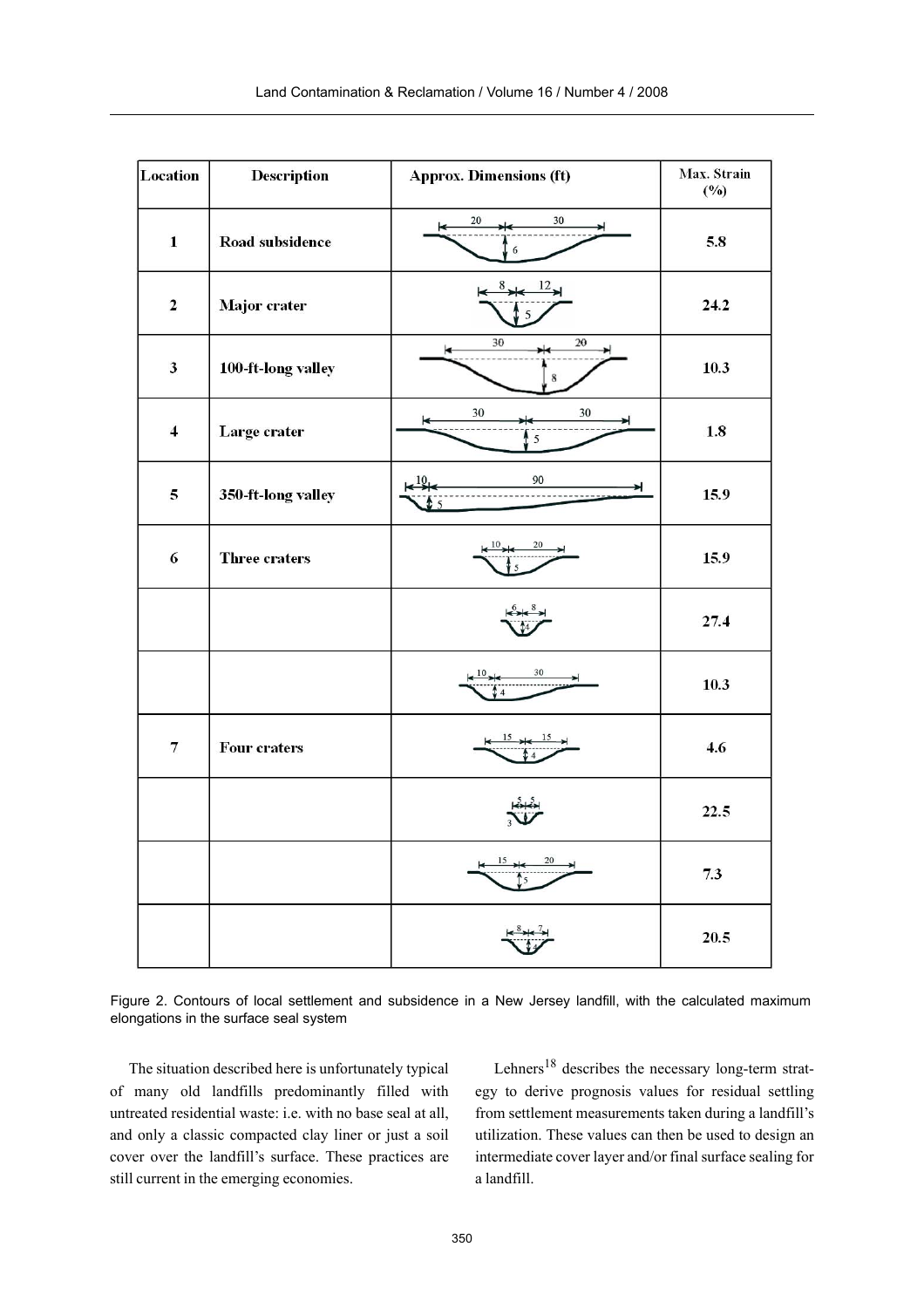

Figure 3. Visible disturbances in plant growth indicate a seal failure

At the Damsdorf landfill in northern Germany, it was possible to wait for landfill body deformation and settlement to take place or to control it in such a manner that the permissible elongation of the stiff boulder clay  $(\epsilon = 2.5\% \, (0.25\%))$  employed there would not be exceeded, and furthermore that anticipated vertical deformations, of the order of 3 to 5% of waste depth, would not lead to deformation-related damage to the sealing.

Lehners<sup>18</sup> recommends:

- the measurement of the deformation already occurring during landfill operation, in order to obtain initial values for the design of a surface seal;
- the control of deformation by waste selection or sorting, and the managed deposition of waste at the site;
- the repositioning of waste deposits if this is necessary to help reduce future deformation;
- the monitoring and evaluation of surface deformation with line profiles in order to monitor the stress on the surface seal.

An appropriate strategy can at least prevent deformation-related damage to classic clay liners in surface sealing systems. However, the potential damage that can be caused by changes in water content or dehydration remains unrestricted.

## **5. ALTERNATIVE SOLUTIONS WITH GEOSYNTHETICS**

#### **5.1 General**

Whereas the mineral components of a landfill's sealing system for sealing or drainage as defined in regulations (e.g. layer thickness, permeability, grain sizes, calcium content) and which are in compliance with installation criteria (e.g. density, water content) are built and constructed to a high standard, their actual long-term effectiveness and stability after installation is simply presupposed and accepted without any proof – frequently based on the grain material's long-term stability.

However, long-term stability is not equivalent to long-term effectiveness. A component that is effective in the long term is, however, necessarily also stable for this period of time. A myriad of interactive effects and influences can make a long-term stable component ineffective for its planned task in a landfill sealing system. There are various so-called 'mineralogical analogies', which may allow judgements to be made about the long-term stability of mineral substances (e.g. quartz grains), but these are certainly not valid for judgements about the long-term effectiveness of geotechnical structures made of materials such as gravel, sand, clays or their mixtures, with and without additives to improve certain characteristics.

Evidential proof of long-term effectiveness in sealing systems will be dealt with in the text that follows.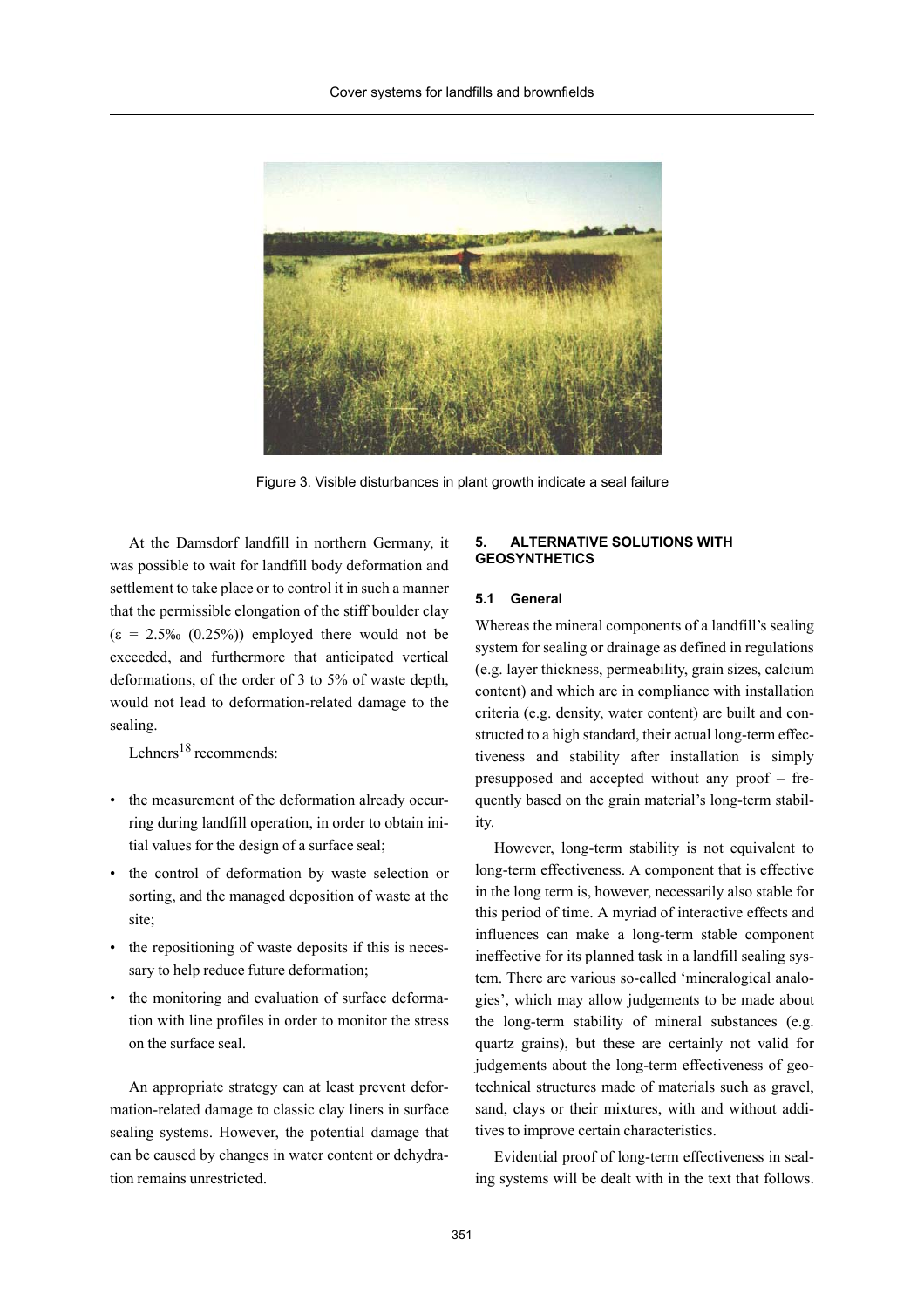This treatment will draw on alternative geosynthetic components as a measure for comparison, because the experience of recent years has shown that there are no other system components whose suitability has been internationally compared, intensively discussed, researched, reviewed and proven. The minimal knowledge about the long-term effectiveness of mineral layers has led, paradoxically, to their greater acceptance, rather than geosynthetic components, despite the greater body of knowledge that exists about them.

## **5.2 Proof of the long-term effectiveness of geosynthetics**

#### *5.2.1 Geomembranes (GM)*

HDPE geomembranes have been preferred as sealing elements in landfill construction for about the past 35 years, due to their superior chemical stability. They are almost exclusively a constituent of composite liner systems, as specified in national regulations. The approval procedure for HDPE geomembranes was introduced by the Berlin-based Bundesanstalt für Materialforschung und -prüfung (BAM) [Federal Institute for Materials Research and Testing] at the end of 1989. This procedure has now been used in Germany for almost 20 years to evaluate the permanent functionality of geomembranes as a landfill sealing component. In the US, the regulatory requirements are defined by the GRI (Geosynthetic Research Institute) Test Method GM13 – 'Test Methods, Properties and Testing Frequency for High-Density Polyethylene (HDPE) Smooth and Textured Geomembranes'.

The following supplementary factors should be noted when using BAM or GRI-Standard approved or tested geomembranes in a surface sealing system:

- the superimposed layers (drainage and cover) offer perfect long-term protection against UV radiation;
- the geomembrane is able to withstand a large range of forced deformation without damage;
- the geomembrane remains impervious to the effects of frost, fluctuations in water content or water tension in the overlying layers (e.g. cover soil and topsoil layers);
- the geomembrane is a stable barrier against roots and rodents;
- the geomembrane remains permanently water- and gas-tight.

Supplementary proof of the stability of landfill embankments must be documented separately. This should be done with state-of-the-art techniques for assessed friction coefficients between the geomembrane and adjacent friction parameters, with sufficient safety factors for the structural and operational conditions of the specific product.

The inspection of surface seals (as reported by  $Rödel<sup>22</sup>$  which employ BAM-approved geomembranes is carried out in Germany using electrical leak detection systems. These inspections are to establish that there is less than one damaged location per 50 000 m<sup>2</sup> of GM liner material. The causes of the defects found were about equally divided between construction activity associated with the installation of overlying mineral layers and with faults in the welding of the geomembrane. Thus, more than  $100\ 000\ \text{m}^2$  of this material are properly welded, and more than 100 000 m2 are properly installed and covered (earthworks) without any defects – impressive evidence for the high quality that can be achieved with a sealing made of HDPE geomembranes. It can be assumed that under these documented boundary conditions, the sealing objectives, i.e. the prevention of uncontrolled release of landfill gas and hazardous materials into the environment, as well as prevention of precipitation water from intruding into the landfill body, are optimally achieved on a long-term basis. Therefore BAMapproved or GM13-tested geomembranes can now serve as the standard against which all other sealing components are measured (even though BAM approval demands markedly stricter requirements). This assessment is supported by investigations and conclusions in the international literature.

There is currently an extensive literature base regarding the long-term effectiveness of HDPE geomembranes<sup>20</sup> which is based on time-temperature superposition followed by Arrhenius modelling (Koerner and Hsuan<sup>14</sup> and Müller<sup>20</sup>) (Table 2).

The material's definitive mechanical characteristics will be degraded over the specified timeframe. These are conclusions derived from aggressive laboratory immersion tests conducted at 80°C, in order to accelerate the ageing processes at a constant temperature. According to Table 2, at a given constant ambient temperature for the geomembrane, for example 30°C, the mechanical characteristics will have degraded over a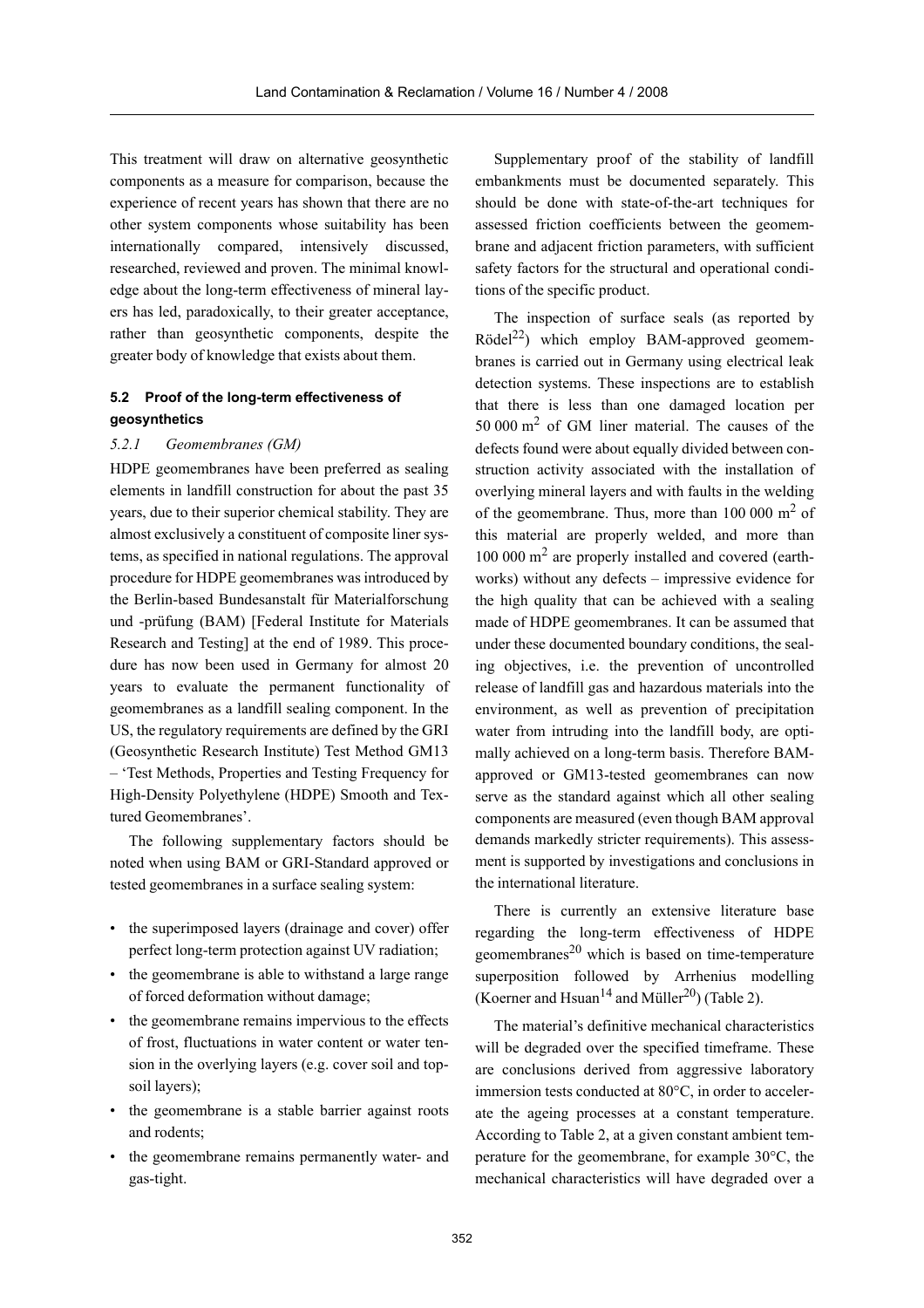| Temperature<br>(°C) | Long-term effectiveness<br>(years) |
|---------------------|------------------------------------|
| 20                  | 400-1000                           |
| 25                  | 250-600                            |
| 30                  | 150-400                            |
| 35                  | 100-250                            |
| 40                  | 60-180                             |

**Table 2. Long-term effectiveness of HDPE geomembranes in conjunction with ambient temperature**

period of 150 to 400 years, to the point at which only a brittle synthetic plate remains, which, however, does still fulfil its sealing function. This timeframe is denoted in the literature<sup>20</sup> as the 'service life', and is therefore the sought-after long-term effectiveness of the by-then brittle HDPE plate that still has its sealing effect intact. At the end of this period it will be lying on a stable landfill body that has long since ceased to require 'post-operative' care, but which continues to fulfil its sealing function. Even with somewhat different proof techniques, this fundamental claim for BAMapproved or GM13-tested HDPE geomembranes can be made. Corresponding quality assurance systems can guarantee the long-term effectiveness of sealing systems anywhere in the world.

#### *5.2.2 Geosynthetic clay liners (GCL)*

Developed 20 years ago, shear-force-transferring bentonite mats or geosynthetic clay liners have already found widespread application as replacements for, or improvements to, classic compacted clay liners around the world. The largest single market for these liners is North America, followed by Europe. Market conditions in North America led to bentonite mats employing bentonite granulate bound in needle-punched or glued textile–bentonite–composite products. In Europe, the needle-punched bentonite mat with bentonite powder as the fibre-reinforced sealing element is dominant in landfill construction. Whereas glued bentonite mats are barely able to transfer the shear force (due to the necessary water-solubility of the glue that produces the sealing effect in its swollen state), needlepunched, fibre-reinforced bentonite mats must be capable of transferring shear forces over the long term, particularly on steep embankments.

In Germany, two products (Bentofix B 4000 and Bentofix BZ 6000) were recently forwarded from the LAGA-Adhoc-Gruppe 'Deponietechnische Vollzugsfragen' [LAGA *ad hoc* group for landfill engineering implementation questions] to the Ausschuss für abfalltechnische Fragen (ATA) [committee for waste engineering questions] of the Länderarbeitsgemeinschaft Abfall (LAGA) [states' working group for waste] with a recommendation for approval of their use as mineral sealing components in landfill surface sealing systems (DK I) [landfill class I] and indicated that their use could be expanded to DK II [landfill class II] providing that two additional proofs are successfully completed.

German government representatives in the LAGA-Adhoc-Gruppe have thus accepted the proofs of permanent stability and permanent sealing effects for these products. This followed a multi-year proof procedure that was able to build on the foundation of test results and appraisals in an earlier approval issued by the Deutsches Institut für Bautechnik (DIBt) [German institute for construction engineering].

BAM was able to prove a permanent shear-force transfer after developing and performing appropriate long-term shear/creep tests.<sup>19</sup> In 2004, it was possible to present a BAM test report on the long-term shear strength of a bentonite mat, documenting the extrapolated functional longevity at a 15°C ambient temperature for a period of over 400 years.

Several samples from this long-term series were subsequently examined for residual internal shear strength in short-term experiments. The samples used in these BAM experiments had been artificially aged for the equivalent of hundreds of years, yet still exhibited substantial load-carrying reserves.<sup>12</sup> In summary, the results show that, when used in landfill surface seals, the internal shear strength of the geosynthetic components alone, in the bentonite mats investigated, is sufficient to ensure the structural stability of the sealing system over at least centuries (>>100 years), whereby these current testing methods are unable to establish a definitive limit on the functional lifespan.

The proof of a permanent sealing effect with great system effectiveness was established through experiments in the field and in the laboratory. In the evaluation of test-field excavations and lysimeter measurements, it was proved that the shear-force-transferring, needle-punched, single-layer bentonite mats with powder-form sodium bentonite possess a selfhealing capability under typical system boundary con-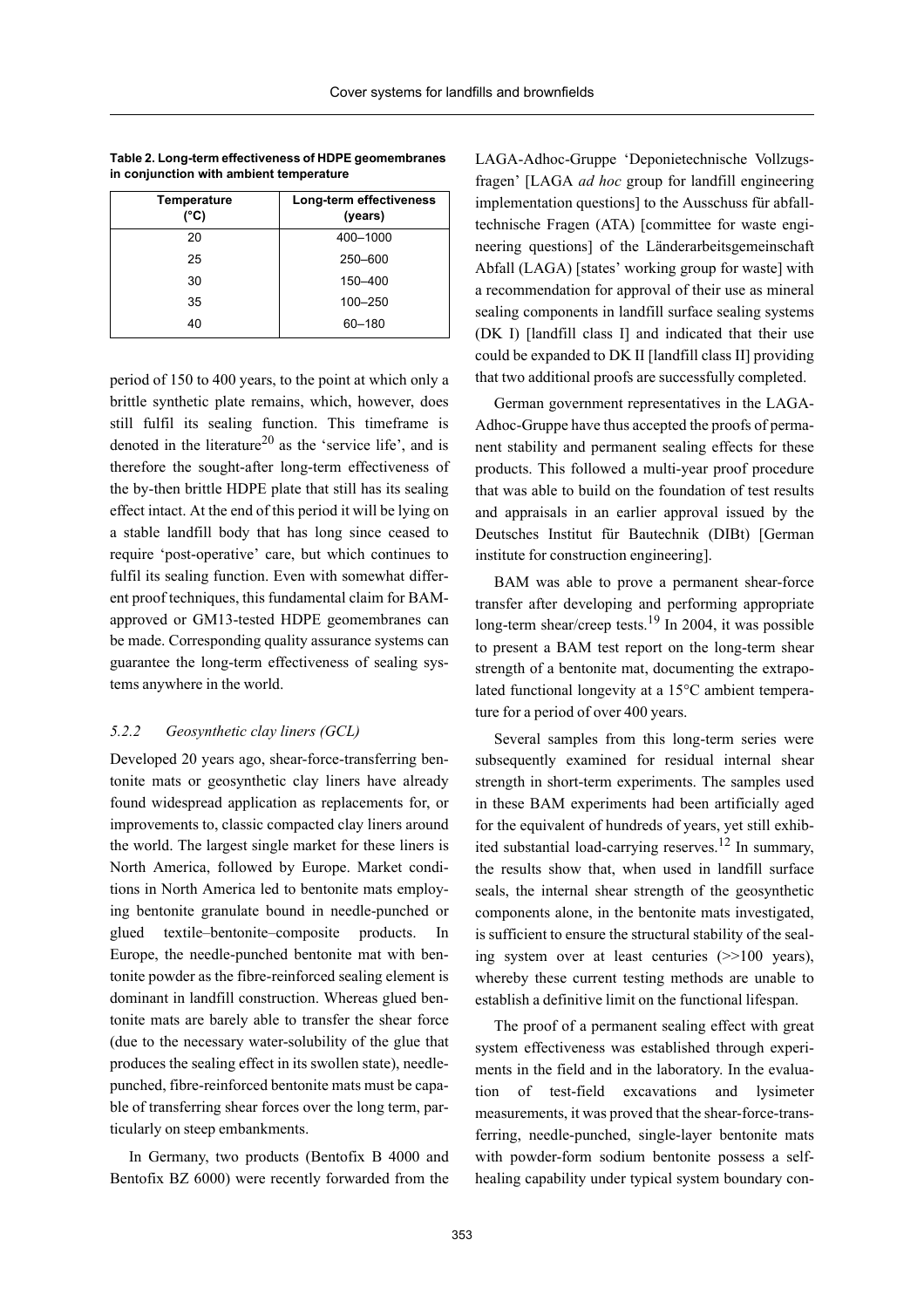ditions. Among landfill design experts it was erroneously supposed that the thick compacted clay liners, were able, after dehydration and desiccation cracking, to (self)-heal the polyhedral aggregate structure and to restore adequate sealing effectiveness in the long term.

The measurements taken by a special lysimeter system since 1998 have provided proof of the long-term sealing effect through changing moisture conditions. To date, this system, consisting of six individual lysimeters, is still in continuous operation, involving scientists, engineers and other personnel from the University of Hanover's department for Foundation Engineering, Soil Mechanics and Hydropower. The set-up and initial measurement results are described in detail.3 The results clearly show the differences between dry periods in the summer months and wet periods in the winter. As an example, Figure 4 shows, for one lysimeter, the corresponding degree of efficiency of a standard Bentofix $^{\circledR}$  bentonite mat, as well as the system efficiency of the overall set-up with regard to the presence of a sealing effect.

Whereas the degree of efficiency of the bentonite mat was calculated as a quotient of permeation based on the volume of drainage, i.e. the amount of water from precipitation which seeps down as far as the bentonite mat, the system efficiency, in contrast, results from the permeation based on overall precipitation, and describes not only the barrier effect of the bentonite mat, but also the evaporation arising from the recultivation layer and vegetation. It is obvious that, each summer, the efficiency of the bentonite mat is reduced through desiccation processes, but that these are also compensated for by evapotranspiration from the recultivation layer/vegetation, such that a high degree of system efficiency, approximately 98 to 99%, is maintained. Equally obvious is the level of improvement in the efficiency of the Bentofix® GCL each winter, which repeatedly reaches the level of the previous year. Since an ion exchange took place (an exchange of



Figure 4. Lysimeter 3 – effects of summer and winter cycles on the sealing efficiency of a single-layer, standard Bentofix $^{\circledR}$  bentonite mat with a 1-m recultivation layer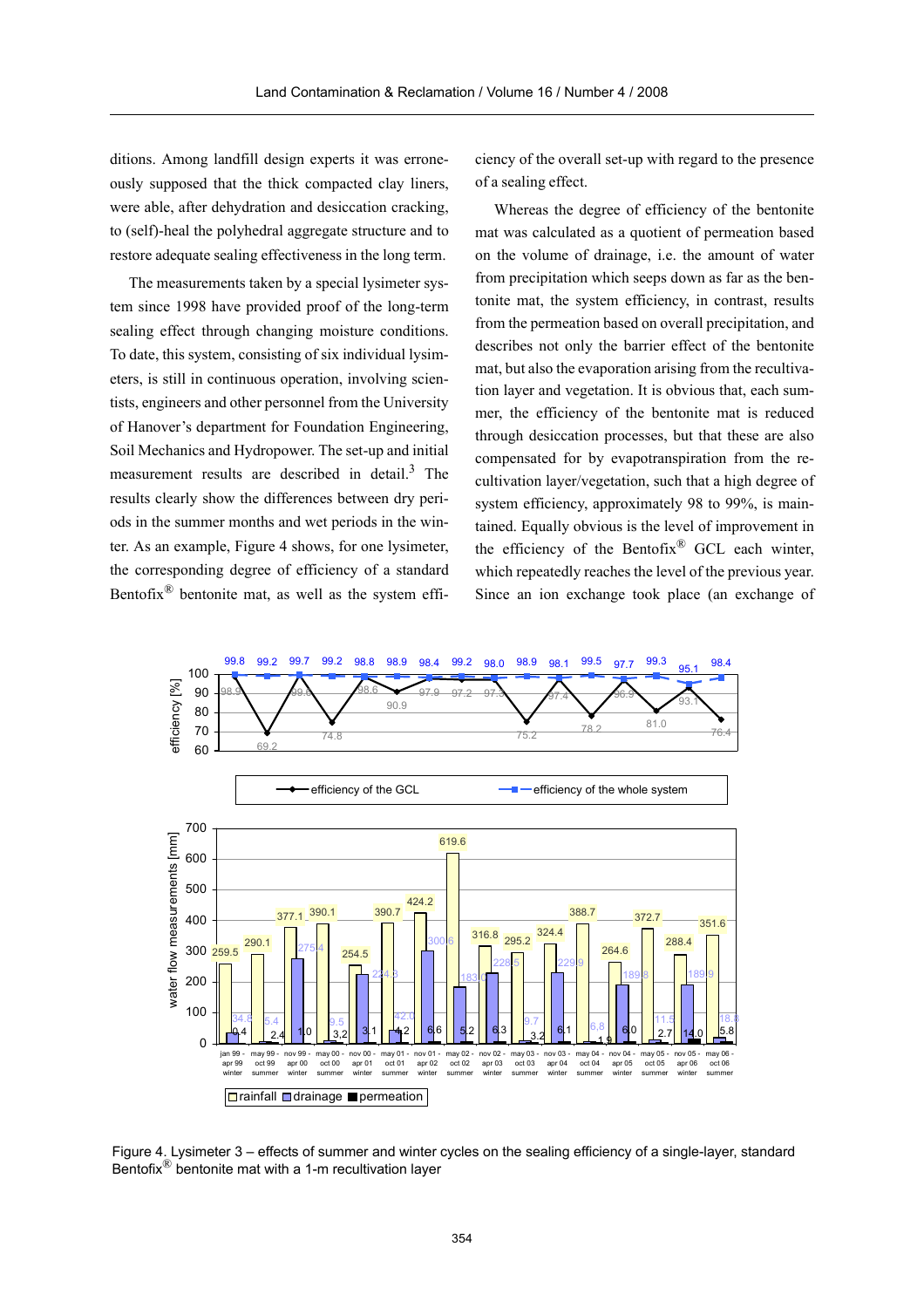sodium ions against calcium ions in sodium bentonite) in the bentonite layer of the bentonite mats installed in the lysimeter two to three years after installation, the results establish that there is no reason to fear a reduction in the quality or sealing efficiency of Bentofix<sup>®</sup> or in the efficiency of the system following ion exchange in surface sealing systems of comparable design, even after many alternating dry and wet cycles.

These results show that geosynthetic clay liners have reached the long-term effectiveness level of HDPE geomembranes.

If the quality of geosynthetic products; the quality of installation for HDPE synthetic sealing liners; and that of needle-punched geosynthetic clay sealing liners succeed in becoming appropriately established around the world, permanently effective surface sealing systems can be built anywhere in the world.

### **6. SUMMARY AND FUTURE PROSPECTS**

Because the standard sealing systems prescribed by many countries and states specify a compacted clay liner as the sealing element in administrative regulations, a paradoxical situation has developed in which these standard systems are presumed to have permanent long-term effectiveness, along with the assumption that alternative systems must first undergo extensive approval or suitability procedures to verify their 'equivalency' and long-term effectiveness – a lack of knowledge about the long-term effectiveness of standard mineral components has led to their extensive acceptance rather than the extensive knowledge of geosynthetics, as provided by specific proofs. In the light of current awareness about the failure of compacted clay liners in standard systems for surface seals – as a result of desiccation and forced deformation – along with the existence of approvals and suitability proofs for alternative components, it is only logical and absolutely welcome to see that geosynthetic products are finding increasing application in landfill sealing systems around the world.

The standard sealing, with its singular focus on a natural mineral clay sealing as the 'permanently' effective sealing element is still waiting for new design and execution concepts – which are likely to incur distinctly higher overheads for verification, testing and execution. Assessment of clay minerals using mineralogical analogies does not lead to results that suggest longer-term stability, or equally, the long-term efficiency of clay as a sealing layer. This has been demonstrated by findings from field studies, for example by Albright *et al*. 1,2

Unconditional faith in the stability and effectiveness of the mineral compacted clay (standard) sealing often creates insurmountable hurdles for technically superior alternative solutions that have proven long service lives amounting to centuries, and prevents these better solutions from making a contribution to the super-ordinate goal of environmental protection. In the sense of a call for more truthfulness in dealing with landfill surface seals, the limits of material and engineering prognoses for all systems and components should be openly admitted.

BAM-approved or GM13-tested HDPE geomembranes, produced in compliance with approval conditions and carefully installed by qualified personnel, ensure a period of utilization far beyond that forecast by all realistic engineering timeframes. Corresponding faith in the long-term effectiveness of bentonite mats that have been subjected to a German governmental (LAGA) suitability assessment, can also be anticipated.

Landfill engineering in the 1990s was aimed at ensuring that the landfills of our time do not become hazardous waste sites for future generations. The installation of suitability-tested, quality-monitored geosynthetics provides help around the world to achieve this lofty goal – with permanently effective surface sealing systems.

#### **REFERENCES**

- 1. Albright, W.H., Benson, C.H., Gee, G.W., Abichou, T., Tyler, S.W. and Rock, S.A. (2006) Field performance of three compacted clay landfill covers. *Vadose Zone Journal*, **5**, 1157–1171 (on-line publication)
- 2. Albright, W.H., Benson, C.H., Gee, G.W., Abichou, T., McDonald, E.V., Tyler, S.W. and Rock, S.A. (2006) Field performance of a compacted clay landfill final cover at a humid site. *Journal of Geotechnical and Geoenvironmental Engineering*, November, 1393–1403
- 3. Blümel, W., Müller-Kirchenbauer, A., Ehrenberg, H. and von Maubeuge, K. (2003) 'Langzeituntersuchungen zur Wasserdurchlässigkeit von Bentonitmatten in Lysimetern'. Karlsruher Deponieseminar 2002. In: *Abfallwirtschaft in Forschung und Praxis*, No. 125. Erich Schmidt Verlag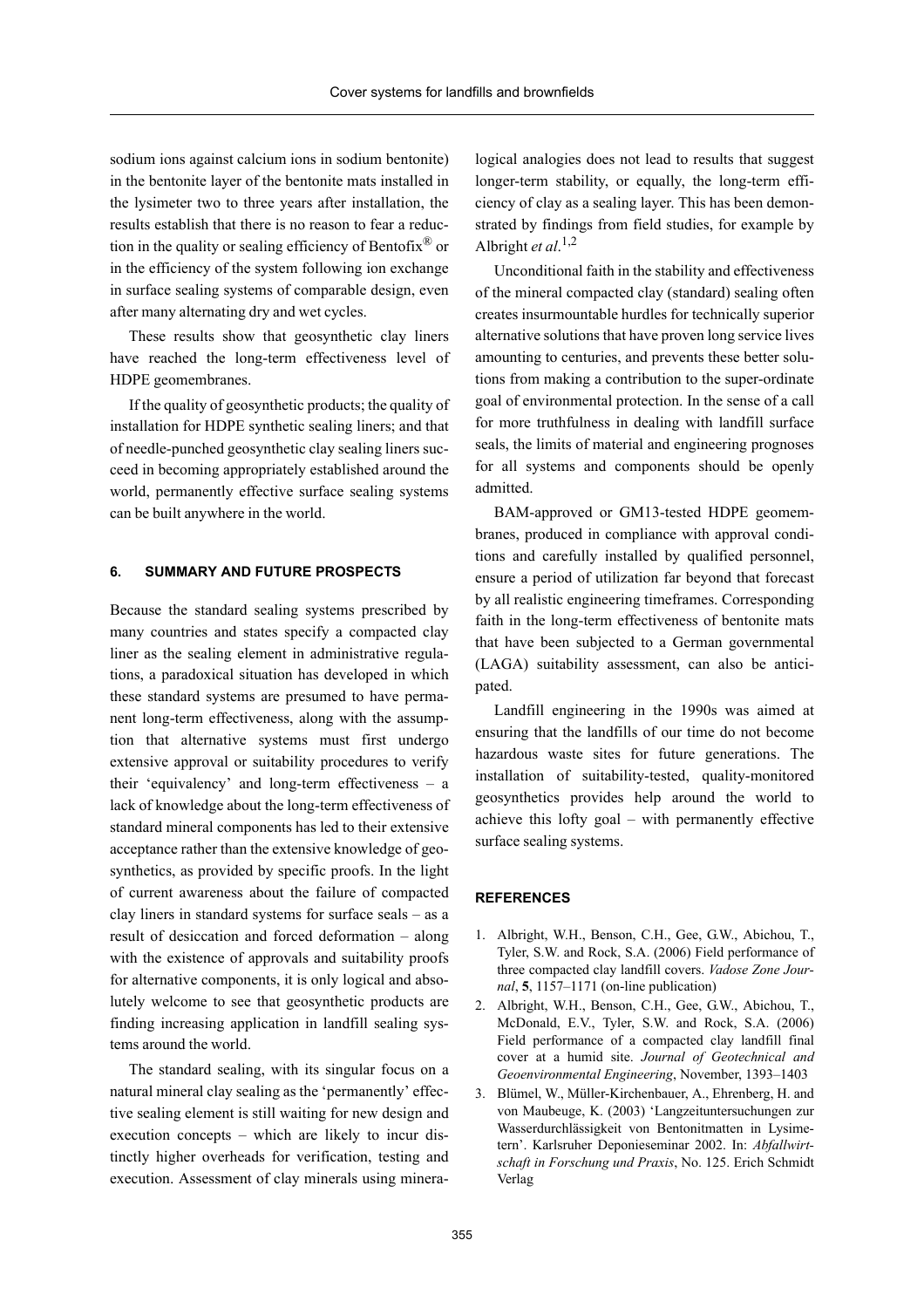- 4. Gartung, E. and Schick, P. (2007) 'Gemischtkörnige Abdichtungsschichten in Oberflächenabdichtungssystemen'. Tagungsband 'Anforderungen an Deponie-Oberflächenabdichtungssysteme', Status-Workshop in Höxter am 30.11/1.12.2006. Veranstalter: Arbeitskreis 6.1 'Geotechnik der Deponiebauwerke' der DGGT (Deutschen Gesellschaft für Geotechnik) und Fachgebiet Abfallwirtschaft und Deponietechnik, Fachbereich Technischer Umweltschutz, Abteilung Höxter der Fachhochschule Lippe und Höxter. In: *Höxteraner Berichte zu Angewandten Umweltwissenschaften,* Vol. 6, June 2007
- 5. GDA-Empfehlung E2-13 (1997) *Verformungsnachweis für mineralische Abdichtungs-schichten, GDA-Empfehlungen*, 3. Auflage, 1997, pp. 135–140, Verlag Ernst & Sohn
- 6. Heerten, G. and Reuter, E. (2005) 'Kritische Anmerkungen zur Genehmigungspraxis bei Deponieoberflächenabdichtungen'. *2. Symposium Umweltgeotechnik – DGGT, IFGT & CiF e.V.*, CiF Publication 3/2005, Freiberg, September 2005, pp. 35–52
- 7. Heerten, G. and Reuter, E. (2006) 'Die mineralische Dichtungskomponente in Oberflächenabdichtungssystemen – Quo vadis?' *22. SKZ-Fachtagung 'Die sichere Deponie'*, Würzburg, February 2006
- 8. Heerten, G. and Reuter, E. (2006) 'Oberflächenabdichtungen von Deponien – Grenzen und Konsequenzen technischer Regelung'. *13. Darmstädter Geotechnik-Kolloquium*, Darmstadt, March 2006
- 9. Heerten, G. and Reuter, E. (2006) 'Erfahrungen mit der mineralischen Komponente in Oberflächenabdichtungssystemen'. *Mitteilung des Instituts für Grundbau und Bodenmechanik, Technische Universität Braunschweig*, Issue No. 83: Geotechnische Aspekte im Umweltschutz 2006, Fachseminar, Braunschweig, March 2006
- 10. Heerten, G. (2007) 'Zur Langzeitwirksamkeit von Komponenten für Deponieoberflächenabdichtungen', 18. *Nürnberger Deponie-Seminar – Abdichtung, Stilllegung und Nachsorge von Deponien*, Nürnberg, April 2007
- 11. Henken-Mellies, U. (2007) 'Kombinationsabdichtungen in Oberflächenabdichtungssystemen'. Tagungsband 'Anforderungen an Deponieoberflächenabdichtungssysteme', Status-Workshop in Höxter am 30.11/1.12.2006. Veranstalter: Arbeitskreis 6.1 'Geotechnik der Deponiebauwerke' der DGGT (Deutsche Gesellschaft für Geotechnik) und Fachgebiet Abfallwirtschaft und Deponietechnik, Fachbereich Technischer Umweltschutz, Abteilung Höxter der Fachhochschule Lippe und Höxter. In: *Höxteraner Berichte zu angewandten Umweltwissenschaften*, Vol. 6, June 2007
- 12. Institut für Grundbau, Bodenmechanik und Energiewasserbau der Universität Hannover (IGBE 2006) *Versuche zur Bestimmung der 'inneren Scherfestigkeit' geosynthetischer Tondichtungsbahnenproben mit der Bezeichnung 'Bentofix B 4000 mit TL', die zuvor in besonderen Prüfgeräten einer mehrjährigen konstanten Schubbeanspruchung ausgesetzt waren*, August 2006, unveröffentlichter Prüfbericht
- 13. Koerner, R.M. and Koerner, J.R. (1999) *GRI's First Survey of Worldwide Liner and Cover Systems*. GRI Report No. 23, GSI, Folsom, PA, USA, March 1999
- 14. Koerner, R.M. and Hsuan, Y.G. (2003) Lifetime prediction of polymeric geomembranes used in new dam construction and dam rehabilitation. In: *Proceedings Assoc. of State Dam Safety Officials Conference*, Lake Harmony, Pennsylvania, 2003
- 15. Koerner, R.M. (2005) *Designing with Geosynthetics*, 5th edn. Pearson Prentice Hall, New Jersey
- 16. Koerner, R.M. and Koerner, J.R. (2007) *GRI's Second Worldwide Survey of Solid Waste Landfill Liner and Cover Systems*. GRI Report No. 34, GSI, Folsom, PA, USA, October 2007
- 17. LaGatta, M.J., Boardman, B.T., Cooley, B.H. and Daniel, D.E. (1997) Geosynthetic clay liners subjected to differential settlement. *Journal of Geotechnical and Geoenvironmental Engineering*, *ASCE*, **123** (5), 402–410
- 18. Lehners, C. (2002) 'Setzungsmessungen an Hausmülldeponien – Konsequenzen für den Bau von Oberflächenabdichtungen und für die Beanspruchung der Dichtungselemente'. *18. Fachtagung 'Die sichere Deponie – Sicherung von Deponien und Altlasten mit Kunststoffen'*, Würzburg 2002
- 19. Müller, W.W. (2003) 'Langzeit-Scherfestigkeit von Geokunststoffen aus mehreren Komponenten'. *19. Fachtagung 'Die sichere Deponie', Süddeutsches Kunststoff-zentrum Würzburg, Eigenverlag*, 2003
- 20. Müller, W.W. (2007) HDPE *Geomembranes in Geotechnics*. Springer-Verlag, Heidelberg
- 21. Ramke, H.-G., Witt, K.J., Bräcker, W. and Tiedt, M. (2007) Tagungsband 'Anforderungen an Deponieoberflächenabdichtungssysteme', Status workshop in Höxter am 30.11/1.12.2006. Veranstalter: Arbeitskreis 6.1 'Geotechnik der Deponiebauwerke' der DGGT (Deutsche Gesellschaft für Geotechnik) und Fachgebiet Abfallwirtschaft und Deponietechnik, Fachbereich Technischer Umweltschutz, Abteilung Höxter der Fachhochschule Lippe und Höxter). In: *Höxteraner Berichte zu Angewandten Umweltwissenschaften*, Vol. 6, June 2007
- 22. Rödel, A., Kallies, B. (2002) 'Ergebnisse und Erfahrungen mit Dichtungskontrollsystemen aus der Langzeitüberwachung von Deponieoberflächenabdichtungen'. In: Abfallwirtschaft in Forschung und Praxis, Band 125: Oberflächenabdichtung von Deponien und Altlasten 2002 – Auswirkungen der AbfAblV und der DepV auf Betreiber, Behörden, Planer, Hersteller und die Bauindustrie. Herausgegeben von: Egloffstein / Burkhardt / Czurda. Erich Schmidt Verlag, Berlin 2003.
- 23. Witt, K.J. (2005) Plädoyer für eine angemessene Betrachtung des Langzeitaspektes bei der Planung und der Genehmigung von Oberflächenabdichtungen. In: Egloffstein *et al*. (eds) Abschluss und Rekultivierung von Deponien und Altlasten. *Abfallwirtschaft in Forschung und Praxis*, **135**, pp. 81–100, Ericht Schmidt Verlag